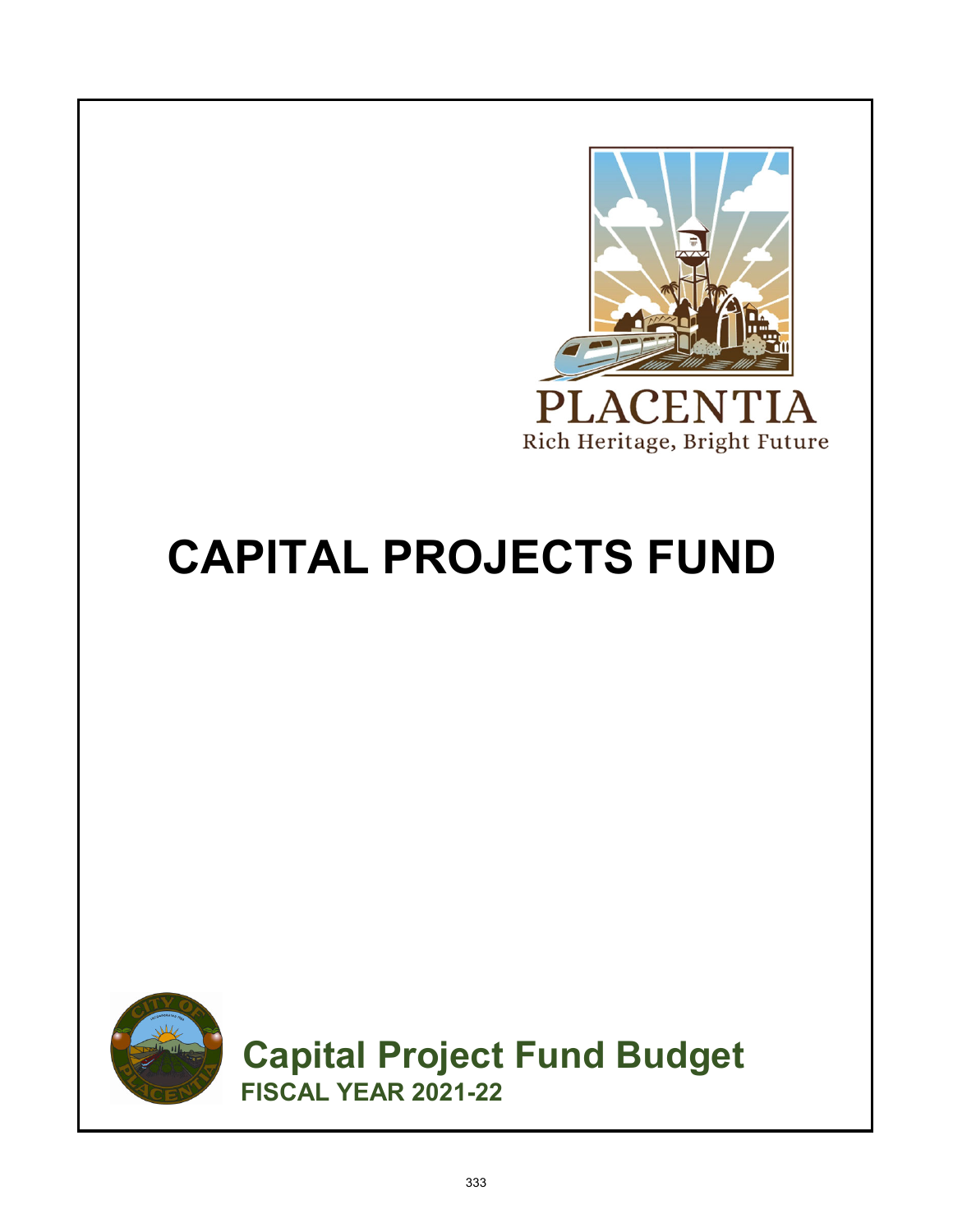| NO.  | <b>PROJECT NAME</b>                       | <b>FUNDING SOURCE</b>         | <b>AMOUNT</b> |
|------|-------------------------------------------|-------------------------------|---------------|
|      | <b>STREETS &amp; STREETSCAPES</b>         |                               |               |
| 1101 | FY 2020-21 Arterial Roadway Rehab         | Measure U Fund (0079)         | 2,103,600     |
|      | Project                                   | <b>Total Project No. 1101</b> | 2,103,600     |
| 1201 | FY 2021-22 Roadway Rehab Project          | State Gas Tax - RMRA (0060)   | 272,900       |
|      |                                           | Measure M (0018)              | 676,200       |
|      |                                           | <b>Total Project No. 1201</b> | 949,100       |
| 1202 | FY 2021-22 Slurry Seal Project            | Measure U Fund (0079)         | 250,000       |
|      |                                           | State Gas Tax - RMRA (0060)   | 500,000       |
|      |                                           | <b>Total Project No. 1202</b> | 750,000       |
| 1203 | FY 2021-22 Concrete Repair Program        | Measure U Fund (0079)         | 80,000        |
|      |                                           | <b>Total Project No. 1203</b> | 80,000        |
| 1204 | <b>Crowther Avenue Street Resurfacing</b> | TOD Strscape Impct Fee (0072) | 120,000       |
|      | Project                                   | <b>Total Project No. 1204</b> | 120,000       |

**\$ 4,002,700 Total Streets & Streetscapes CIP**

| NO.  | <b>PROJECT NAME</b>                                                    | <b>FUNDING SOURCE</b>                                                                            | <b>AMOUNT</b>               |
|------|------------------------------------------------------------------------|--------------------------------------------------------------------------------------------------|-----------------------------|
|      | <b>TRAFFIC OPERATIONS</b>                                              |                                                                                                  |                             |
| 2201 | <b>Opticom Traffic Signal Preemption Devices</b><br>- 10 intersections | City Traffic Impct Fees (0065)<br><b>Total Project No. 2201</b>                                  | 100,000<br>100,000          |
| 2202 | <b>Traffic Signal Back-Up Batteries</b>                                | City Traffic Impct Fees (0065)<br><b>Total Project No. 2202</b>                                  | 25,000<br>25,000            |
| 2203 | Rose/Tustin Regional Traffic Signal<br><b>Synchronization Project</b>  | Air Quality Management (0019)<br>City Traffic Impct Fees (0065)<br><b>Total Project No. 2203</b> | 53,000<br>50,000<br>103,000 |
| 2204 | <b>Crowther Avenue Parking Lot Landscape</b><br>Improvements           | TOD Strscape Impct Fee (0072)<br><b>Total Project No. 2204</b>                                   | 50,000<br>50,000            |
|      |                                                                        | <b>Total Traffic Operations \$</b>                                                               | 278,000                     |

| NO.                | <b>PROJECT NAME</b>     | <b>FUNDING SOURCE</b>         | <b>AMOUNT</b> |
|--------------------|-------------------------|-------------------------------|---------------|
| <b>STORM DRAIN</b> |                         |                               |               |
| 4201               | Storm Drain Master Plan | Measure U Fund (0079)         | 250,000       |
|                    |                         | <b>Total Project No. 4201</b> | 250,000       |

**\$ 250,000 Total Storm Drain**

| NO.  | <b>PROJECT NAME</b>                    | <b>FUNDING SOURCE</b>                | <b>AMOUNT</b> |
|------|----------------------------------------|--------------------------------------|---------------|
|      | <b>CITY BUILDINGS &amp; FACILITIES</b> |                                      |               |
| 5202 | Refurbish PD Briefing/Break Room       | Measure U Fund (0079)                | 25,000        |
|      |                                        | <b>Total Project No. 5202</b>        | 25,000        |
|      |                                        |                                      |               |
| 5203 | Refurbish PD Watch Commander Office    | Asset Seizure (0021)                 | 25,000        |
|      |                                        | <b>Total Project No. 5203</b><br>331 | 25,000        |
|      |                                        |                                      |               |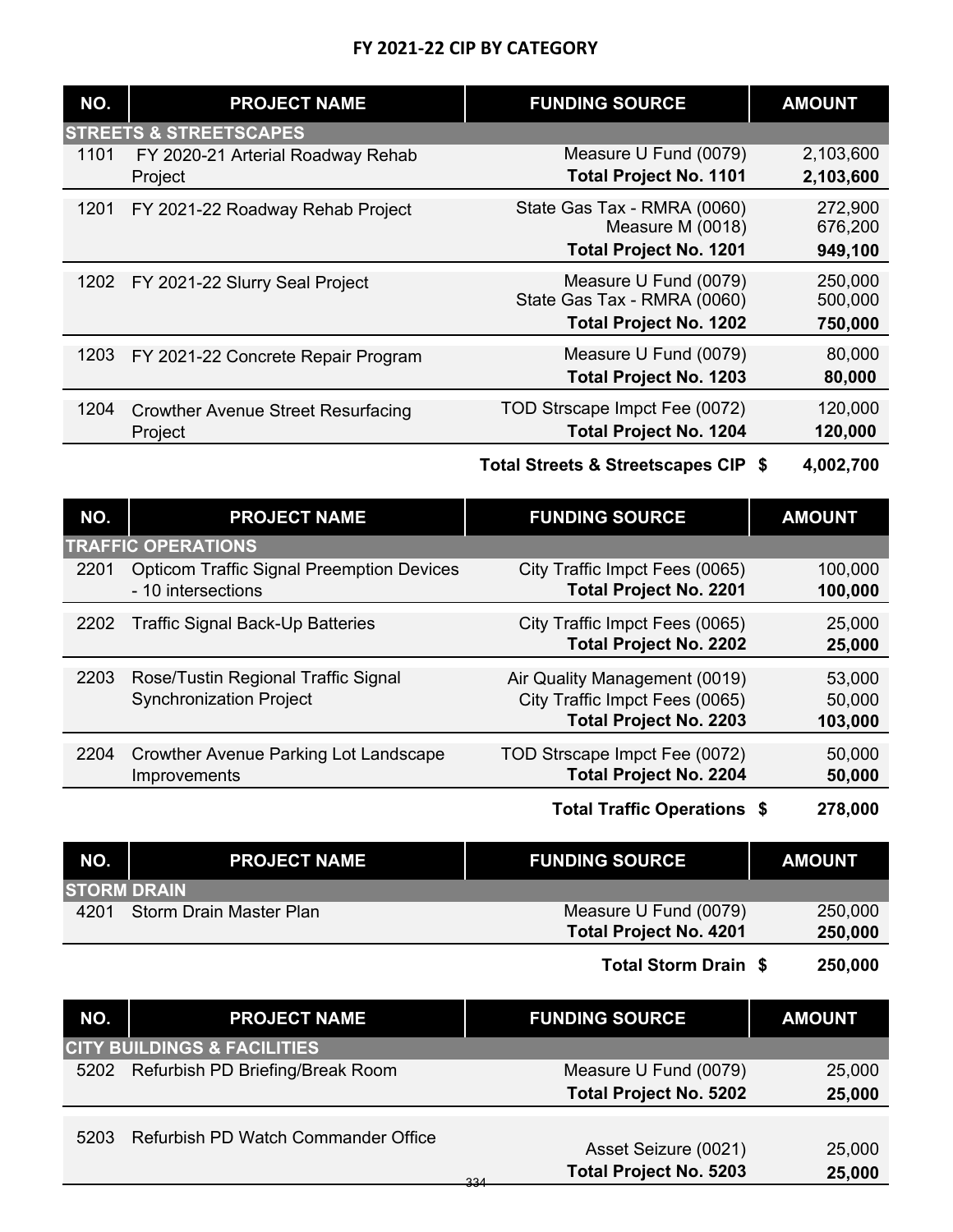| NO.  | <b>PROJECT NAME</b>                                | <b>FUNDING SOURCE</b>                            | <b>AMOUNT</b>     |
|------|----------------------------------------------------|--------------------------------------------------|-------------------|
|      | <b>CITY BUILDINGS &amp; FACILITIES (CONTINUED)</b> |                                                  |                   |
| 5204 | <b>Bradford Pedestrian Bridge Repainting</b>       | Measure U Fund (0079)                            | 125,000           |
|      | Project                                            | <b>Total Project No. 5204</b>                    | 125,000           |
| 5205 | <b>Oberle Gym Floor Resurfacing Project</b>        | Measure U Fund (0079)<br>Misc Grants Fund (0050) | 62,500<br>137,500 |
|      |                                                    | <b>Total Project No. 5205</b>                    | 200,000           |
| 5206 | Pergola replacement for Civic Center               | General Fund (0010)                              | 87,000            |
|      |                                                    | Misc Grants Fund (0050)                          | 63,000            |
|      |                                                    | <b>Total Project No. 5206</b>                    | 150,000           |

#### **\$ 525,000 Total City Buildings & Facilities**

| NO.  | <b>PROJECT NAME</b>                             | <b>FUNDING SOURCE</b>                 | <b>AMOUNT</b> |
|------|-------------------------------------------------|---------------------------------------|---------------|
|      | <b>TECHNOLOGY &amp; EQUIPMENT</b>               |                                       |               |
| 6201 | <b>Permit Tracking Software</b>                 | Technology Impact Fees (0075)         | 80,000        |
|      |                                                 | <b>Total Project No. 6201</b>         | 80,000        |
| 6202 | Purchase Opticom Units for Police Patrol        | Measure U Fund (0079)                 | 42,000        |
|      | Units                                           | <b>Total Project No. 6202</b>         | 42,000        |
| 6203 | Purchase New Desktop Computers for              | Asset Seizure (0021)                  | 50,000        |
|      | <b>Police Department</b>                        | <b>Total Project No. 6203</b>         | 50,000        |
| 6204 | Bitech Finance System Software Upgrade          | Measure U Fund (0079)                 | 150,000       |
|      | Phase II                                        | <b>Total Project No. 6204</b>         | 150,000       |
| 6205 | Development Services Microfiche                 | Technology Impact Fees (0075)         | 78,000        |
|      | <b>Conversion Project</b>                       | <b>Total Project No. 6205</b>         | 78,000        |
| 6206 | <b>Security Cameras for Civic Center Campus</b> | Measure U Fund (0079)                 | 135,000       |
|      |                                                 | <b>Total Project No. 6206</b>         | 135,000       |
| 6207 | <b>Additional Fire Radios</b>                   | General Fund (0010)                   | 110,400       |
|      |                                                 | <b>Total Project No. 6207</b>         | 110,400       |
|      |                                                 | Tatel Technology, 0 Faulument Tatel C | CAE ANN       |

**\$ 645,400 Total Technology & Equipment Total**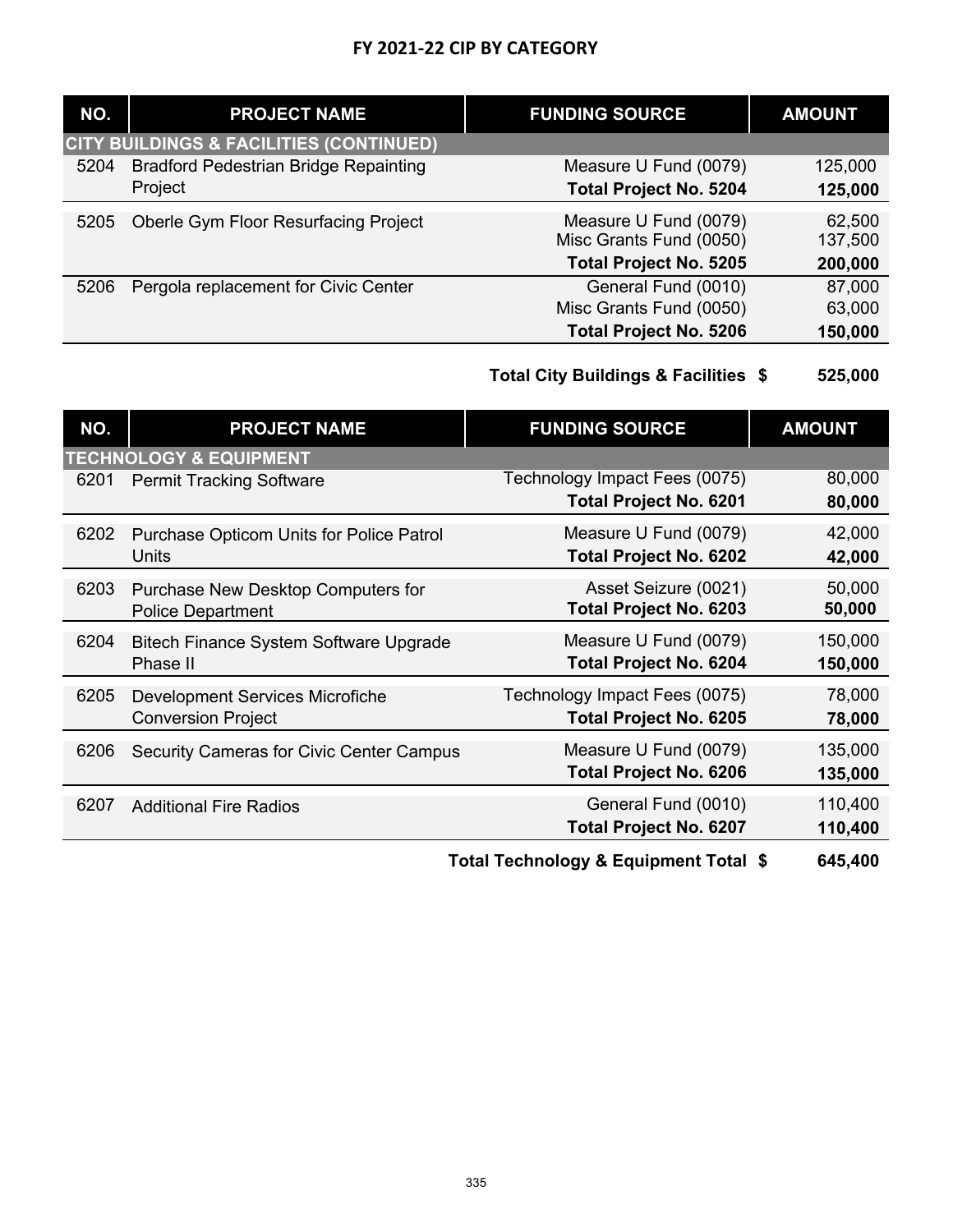| NO.          | <b>PROJECT NAME</b>                           | <b>FUNDING SOURCE</b>                                  | <b>AMOUNT</b>    |
|--------------|-----------------------------------------------|--------------------------------------------------------|------------------|
| <b>PARKS</b> |                                               |                                                        |                  |
| 7201         | Jaycee Parquette Improvement Project          | CDBG Fund (0030)                                       | 141,800          |
|              |                                               | <b>Total Project No. 7201</b>                          | 141,800          |
| 7202         | Kraemer Park Memorial Fountain and            | City Quimby In Lieu Fee (0069)                         | 607,500          |
|              | Plaza Restoration and ADA Improvement         | <b>Total Project No. 7202</b>                          | 607,500          |
| 7203         | <b>Playground Equipment Replacement</b>       | Measure U Fund (0079)                                  | 600,000          |
|              |                                               | <b>Total Project No. 7103</b>                          | 600,000          |
| 7204         |                                               | Measure U Fund (0079)                                  | 10,000           |
|              | Paint Backs Building Rooms 6&7                | <b>Total Project No. 7204</b>                          | 10,000           |
|              |                                               |                                                        |                  |
| NO.          | <b>PROJECT NAME</b>                           | <b>FUNDING SOURCE</b>                                  | <b>AMOUNT</b>    |
|              | <b>PARKS (CONTINUED)</b>                      |                                                        |                  |
| 7205         | <b>Replace Park Benches</b>                   | Measure U Fund (0079)                                  | 81,000           |
|              |                                               | <b>Total Project No. 7205</b>                          | 81,000           |
| 7206         | <b>Replace Park BBQs</b>                      | Measure U Fund (0079)                                  | 10,000           |
|              |                                               | <b>Total Project No. 7206</b>                          | 10,000           |
| 7207         | <b>Replace Park Picnic Tables</b>             | Measure U Fund (0079)                                  | 49,500           |
|              |                                               | <b>Total Project No. 7207</b>                          | 49,500           |
|              |                                               |                                                        |                  |
| 7208         | Replace Park Trash Cans                       | Measure U Fund (0079)<br><b>Total Project No. 7208</b> | 43,700<br>43,700 |
|              |                                               |                                                        |                  |
| 7209         | <b>Replace Park Drinking Fountains</b>        | Measure U Fund (0079)                                  | 50,000           |
|              |                                               | <b>Total Project No. 7103</b>                          | 50,000           |
| 7210         | <b>Playground Resurfacing (Various Parks)</b> | City Quimby In Lieu Fee (0069)                         | 150,000          |
|              |                                               | <b>Total Project No. 7210</b>                          | 150,000          |
| 7211         | <b>Tennis Courts Resurfacing</b>              | City Quimby In Lieu Fee (0069)                         | 10,000           |
|              |                                               | <b>Total Project No. 7211</b>                          | 10,000           |
| 7212         | McFadden Pergola Replacement                  | City Quimby In Lieu Fee (0069)                         | 50,000           |
|              |                                               | <b>Total Project No. 7212</b>                          | 50,000           |
| 7213         | Koch Picnic Shelter Replacement               | City Quimby In Lieu Fee (0069)                         | 100,000          |
|              |                                               | <b>Total Project No. 7213</b>                          | 100,000          |
| 7214         | Replace Carpet - Backs Building Room 6 &      | City Quimby In Lieu Fee (0069)                         | 10,000           |
|              | $\prime$                                      | <b>Total Project No. 7214</b>                          | 10,000           |
|              |                                               |                                                        |                  |
|              |                                               | Total Parks \$                                         | 1,913,500        |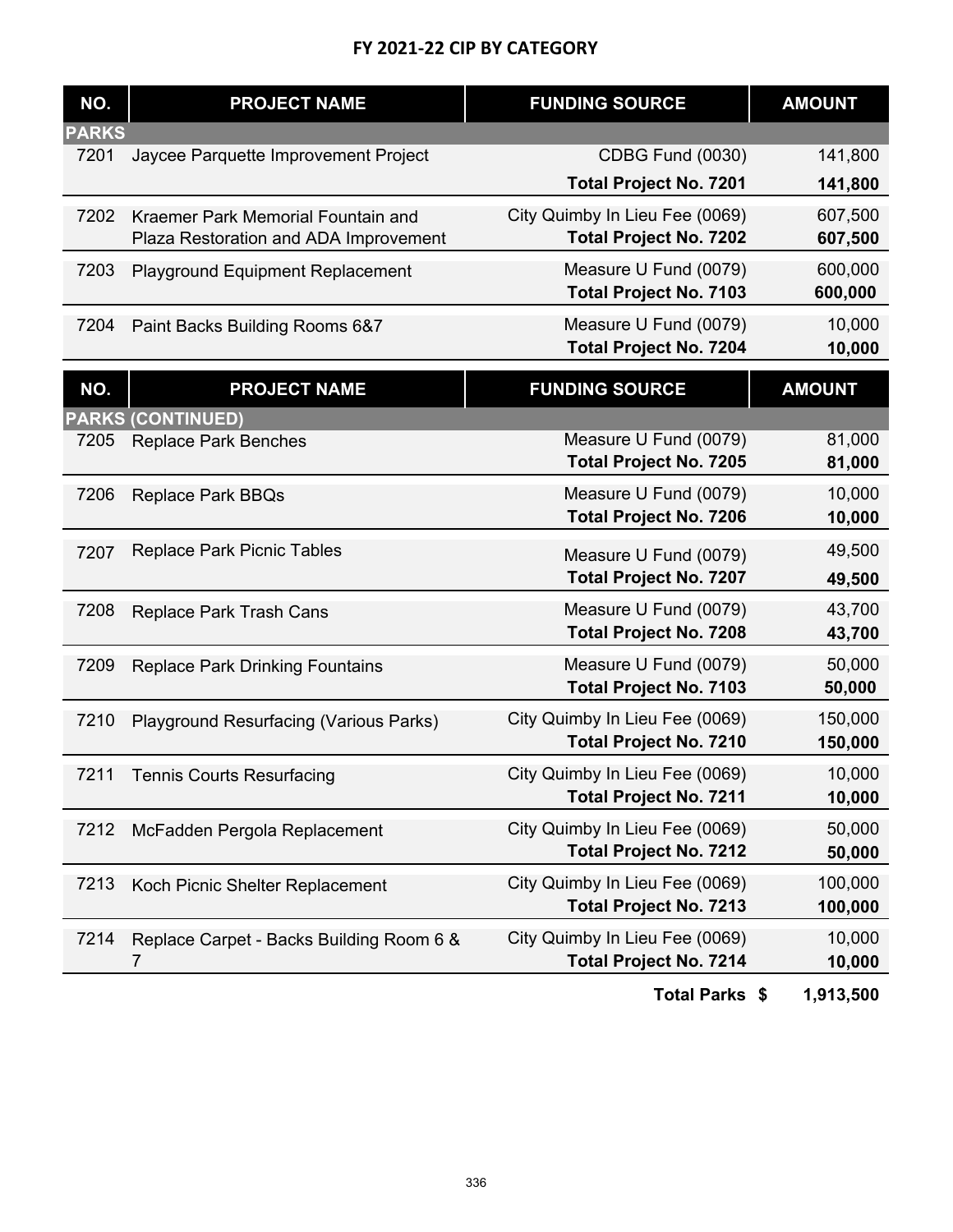| NO.             | <b>PROJECT NAME</b>                      | <b>FUNDING SOURCE</b>          | <b>AMOUNT</b> |
|-----------------|------------------------------------------|--------------------------------|---------------|
| <b>VEHICLES</b> |                                          |                                |               |
| 8201            | <b>Public Works Arrowboard Truck</b>     | Measure U Fund (0079)          | 40,000        |
|                 | Replacement                              | <b>Total Project No. 8201</b>  | 40,000        |
| 8202            | Public Works 6-Wheel Dump Truck          | Measure U Fund (0079)          | 90,000        |
|                 | Replacement                              | <b>Total Project No. 8202</b>  | 90,000        |
| 8203            | Fleet Mechanic Shop Truck Replacement    | Measure U Fund (0079)          | 50,000        |
|                 |                                          | <b>Total Project No. 8203</b>  | 50,000        |
| 8204            | <b>Community Services Stakebed Truck</b> | Measure U Fund (0079)          | 50,000        |
|                 | Replacement                              | <b>Total Project No. 8204</b>  | 50,000        |
| 8205            | <b>Community Services Ford Ranger</b>    | General Fund (0010)            | 38,000        |
|                 |                                          | <b>Total Project No. 8205</b>  | 38,000        |
| 8206            | Tesla Pilot Program and related          | General Fund (0010)            | 244,000       |
|                 | infrastructure                           | <b>Total Project No. 8206</b>  | 244,000       |
|                 |                                          | <b>Total Vehicles</b>          | 512,000       |
| NO.             | <b>PROJECT NAME</b>                      | <b>FUNDING SOURCE</b>          | <b>AMOUNT</b> |
|                 | <b>MAJOR STUDIES</b>                     |                                |               |
| 9201            | Citywide Wayfinding Signage Program      | General Fund (0010)            | 50,000        |
|                 | Design                                   | TOD Strscape Impct Fee (0072)  | 50,000        |
|                 |                                          | <b>Total Project No. 9201</b>  | 100,000       |
|                 |                                          | <b>Total Major Studies \$</b>  | 100,000       |
|                 |                                          | Total FY 2020-21 CIP Budget \$ | 8,226,600     |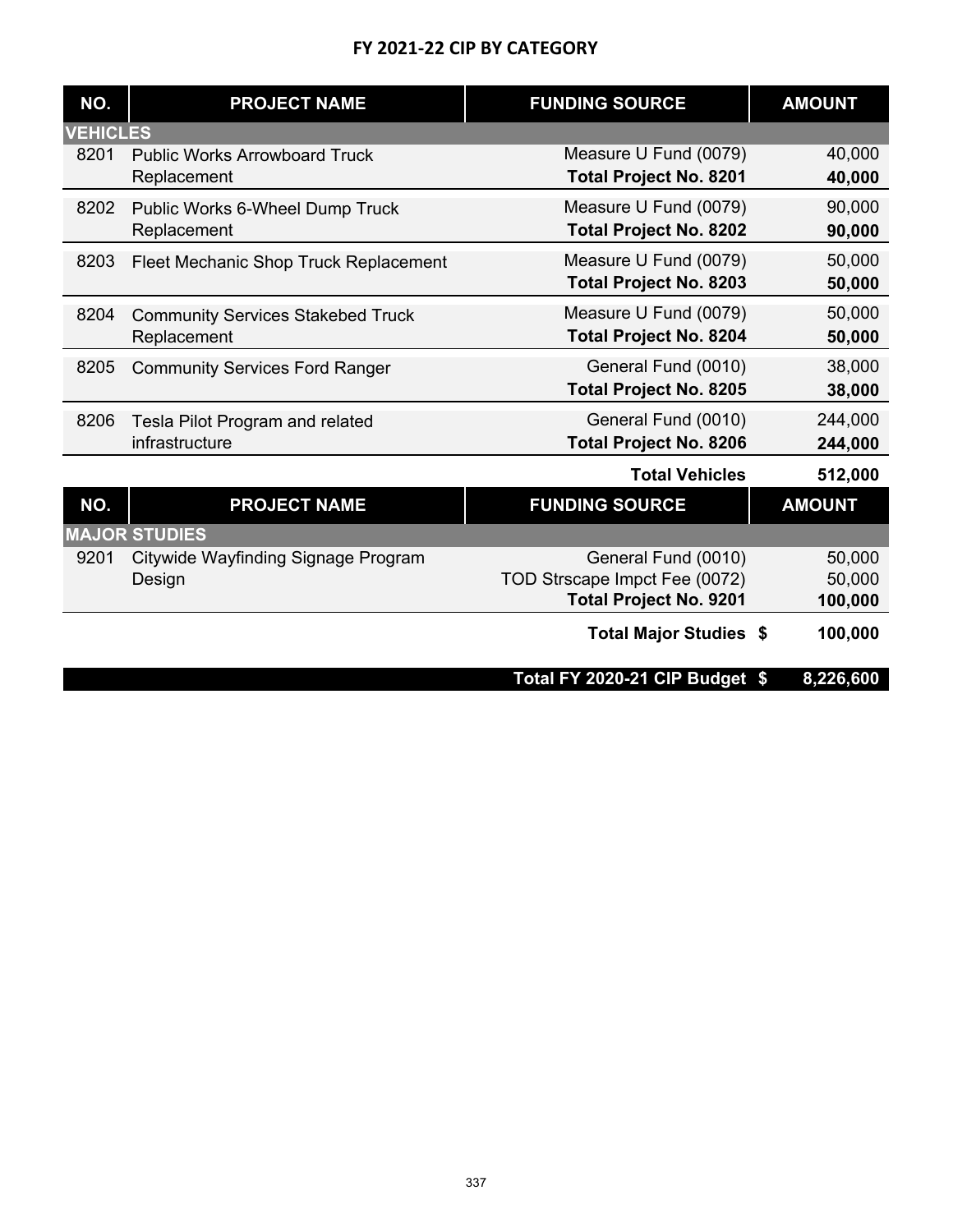| NO.              | <b>PROJECT NAME</b>                               | <b>FUNDING SOURCE</b>                                                     | <b>AMOUNT</b>          |
|------------------|---------------------------------------------------|---------------------------------------------------------------------------|------------------------|
|                  | <b>GENERAL FUND</b>                               |                                                                           |                        |
| 8205             | <b>Community Services Ford Ranger</b>             | Vehicles<br><b>Total Project No. 8205</b>                                 | 38,000<br>38,000       |
| 8206             | Tesla Pilot Program and related infrastructure    | Vehicles<br><b>Total Project No. 8206</b>                                 | 244,000<br>244,000     |
| 9201             | Citywide Wayfinding Signage Program Design        | <b>Major Studies</b><br><b>Total Project No. 9201</b>                     | 50,000<br>50,000       |
| 5206             | Pergola replacement for Civic Center              | <b>City Buildings &amp; Streetscapes</b><br><b>Total Project No. 5206</b> | 87,000<br>87,000       |
| 6207             | <b>Additional Fire Radios</b>                     | Technology & Equipment<br><b>Total Project No. 6207</b>                   | 110,400<br>110,400     |
|                  |                                                   | <b>Total CIP Funded by General Fund</b>                                   | 529,400                |
| NO.              | <b>PROJECT NAME</b>                               | <b>FUNDING SOURCE</b>                                                     | <b>AMOUNT</b>          |
| <b>MEASURE U</b> |                                                   |                                                                           |                        |
| 1101             | FY 2020-21 Roadway Rehab Project                  | <b>Streets &amp; Streetscapes</b><br><b>Total Project No. 1101</b>        | 2,103,600<br>2,103,600 |
| 1202             | FY 2021-22 Slurry Seal Project                    | <b>Streets &amp; Streetscapes</b><br><b>Total Project No. 1202</b>        | 250,000<br>250,000     |
| 1203             | FY 2021-22 Concrete Repair Program                | <b>Streets &amp; Streetscapes</b><br><b>Total Project No. 1203</b>        | 80,000<br>80,000       |
| 4201             | <b>Storm Drain Master Plan</b>                    | <b>Storm Drain</b><br><b>Total Project No. 4201</b>                       | 250,000<br>250,000     |
| 5203             | Refurbish PD Watch Commander Office               | <b>City Buildings &amp; Streetscapes</b><br><b>Total Project No. 5203</b> | 25,000<br>25,000       |
| 5204             | Bradford Pedestrian Bridge Repainting Project     | <b>City Buildings &amp; Streetscapes</b><br><b>Total Project No. 5204</b> | 125,000<br>125,000     |
| 5205             | Oberle Gym Floor Resurfacing Project              | <b>City Buildings &amp; Streetscapes</b><br><b>Total Project No. 5205</b> | 62,500<br>62,500       |
| 6202             | Purchase Opticom Units for Police Patrol Units    | Technology & Equipment<br><b>Total Project No. 6202</b>                   | 42,000<br>42,000       |
| 6204             | Bitech Finance System Software Upgrade Phase<br>Ш | Technology & Equipment<br><b>Total Project No. 6204</b>                   | 150,000<br>150,000     |
| 6206             | <b>Security Cameras for Civic Center Campus</b>   | Technology & Equipment<br><b>Total Project No. 6206</b>                   | 135,000<br>135,000     |
| 7203             | <b>Playground Equipment Replacement</b>           | Parks<br><b>Total Project No. 7203</b>                                    | 600,000<br>600,000     |
| 7204             | Paint Backs Building Rooms 6&7                    | Parks<br><b>Total Project No. 7204</b>                                    | 10,000<br>10,000       |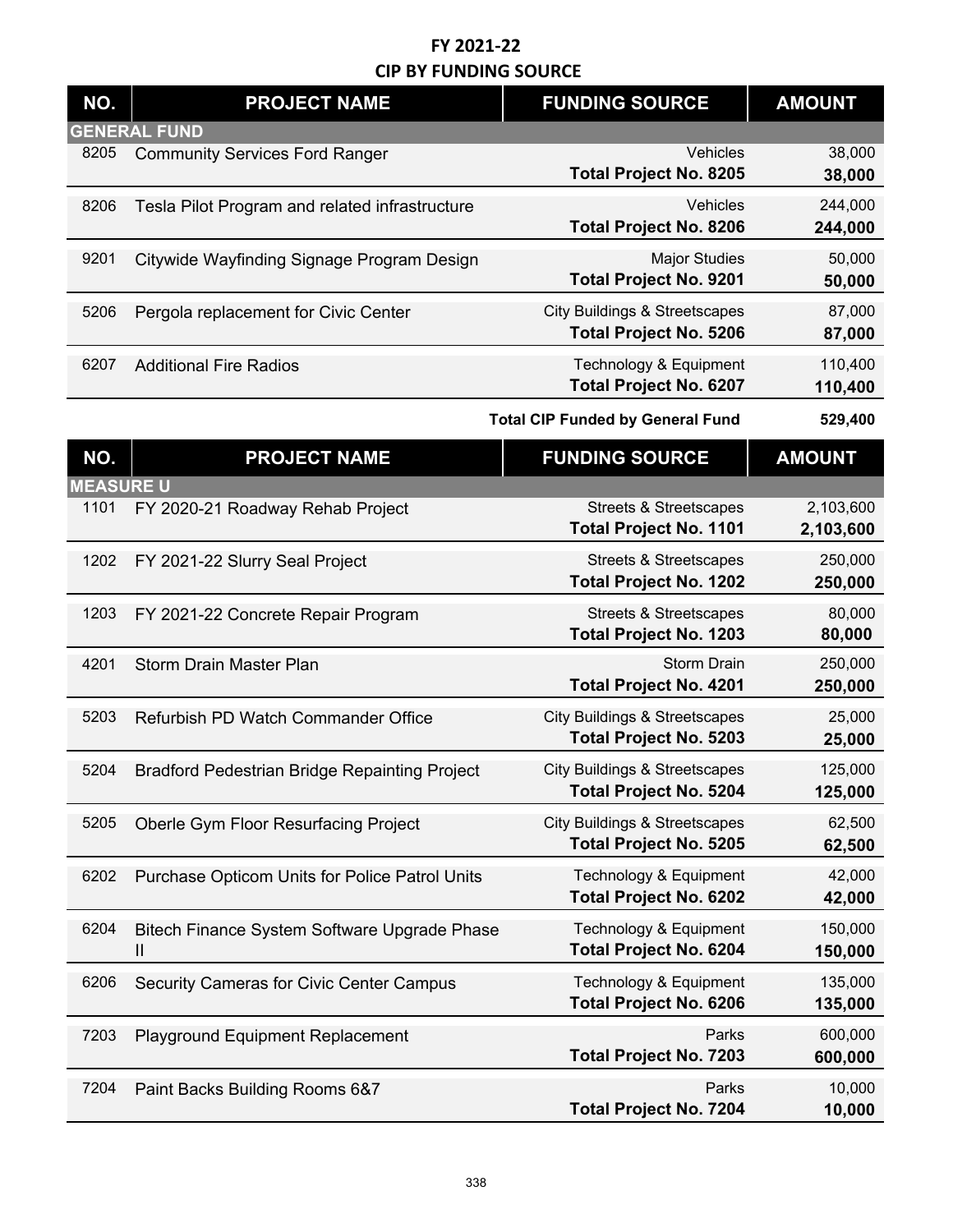| NO.  | <b>PROJECT NAME</b>                                              | <b>FUNDING SOURCE</b>                                                     | <b>AMOUNT</b>      |
|------|------------------------------------------------------------------|---------------------------------------------------------------------------|--------------------|
|      | <b>MEASURE U (Cont.)</b>                                         |                                                                           |                    |
| 7205 | <b>Replace Park Benches</b>                                      | Parks<br><b>Total Project No. 7205</b>                                    | 81,000<br>81,000   |
| 7206 | <b>Replace Park BBQs</b>                                         | Parks<br><b>Total Project No. 7206</b>                                    | 10,000<br>10,000   |
| 7207 | <b>Replace Park Picnic Tables</b>                                | Parks<br><b>Total Project No. 7207</b>                                    | 49,500<br>49,500   |
| 7208 | Replace Park Trash Cans                                          | Parks<br><b>Total Project No. 7208</b>                                    | 43,700<br>43,700   |
| 7209 | <b>Replace Park Drinking Fountains</b>                           | Parks<br><b>Total Project No. 7209</b>                                    | 50,000<br>50,000   |
| 8201 | <b>Public Works Arrowboard Truck Replacement</b>                 | Vehicles<br><b>Total Project No. 8201</b>                                 | 40,000<br>40,000   |
| 8202 | Public Works 6-Wheel Dump Truck<br>Replacement                   | Vehicles<br><b>Total Project No. 8202</b>                                 | 90,000<br>90,000   |
| 8203 | Fleet Mechanic Shop Truck Replacement                            | Vehicles<br><b>Total Project No. 8203</b>                                 | 50,000<br>50,000   |
| 8204 | <b>Community Services Stakebed Truck</b><br>Replacement          | Vehicles<br><b>Total Project No. 8204</b>                                 | 50,000<br>50,000   |
|      |                                                                  | <b>Total CIP Funded by Measure U</b>                                      | 4,297,300          |
| NO.  | <b>PROJECT NAME</b>                                              | <b>FUNDING SOURCE</b>                                                     | <b>AMOUNT</b>      |
|      | <b>ASSET SEIZURE</b>                                             |                                                                           |                    |
| 5202 | Refurbish PD Briefing/Break Room                                 | <b>City Buildings &amp; Streetscapes</b><br><b>Total Project No. 5202</b> | 25,000<br>25,000   |
| 6203 | Purchase New Desktop Computers for Police<br>Department          | Technology & Equipment<br><b>Total Project No. 6203</b>                   | 50,000<br>50,000   |
|      |                                                                  | <b>Total CIP Funded by Asset Seizure Fund</b>                             | 75,000             |
| NO.  | <b>PROJECT NAME</b>                                              | <b>FUNDING SOURCE</b>                                                     | <b>AMOUNT</b>      |
| 6201 | <b>TECHNOLOGY IMPACT FEES</b><br><b>Permit Tracking Software</b> |                                                                           | 80,000             |
|      |                                                                  | Technology & Equipment<br><b>Total Project No. 6201</b>                   | 80,000             |
| 6205 | <b>Development Services Microfiche Conversion</b><br>Project     | Technology & Equipment<br><b>Total Project No. 6205</b>                   | 78,000<br>78,000   |
|      |                                                                  | <b>Total CIP Funded by Technology Imapact Fees</b>                        | 158,000            |
| NO.  | <b>PROJECT NAME</b>                                              | <b>FUNDING SOURCE</b>                                                     | <b>AMOUNT</b>      |
|      | <b>Measure M (M2)</b>                                            |                                                                           |                    |
| 1201 | FY 2021-22 Roadway Rehab Project                                 | <b>Streets &amp; Streetscapes</b><br><b>Total Project No. 1201</b>        | 676,200<br>676,200 |
|      |                                                                  |                                                                           |                    |

**676,200 Total CIP Funded by M2 Fund**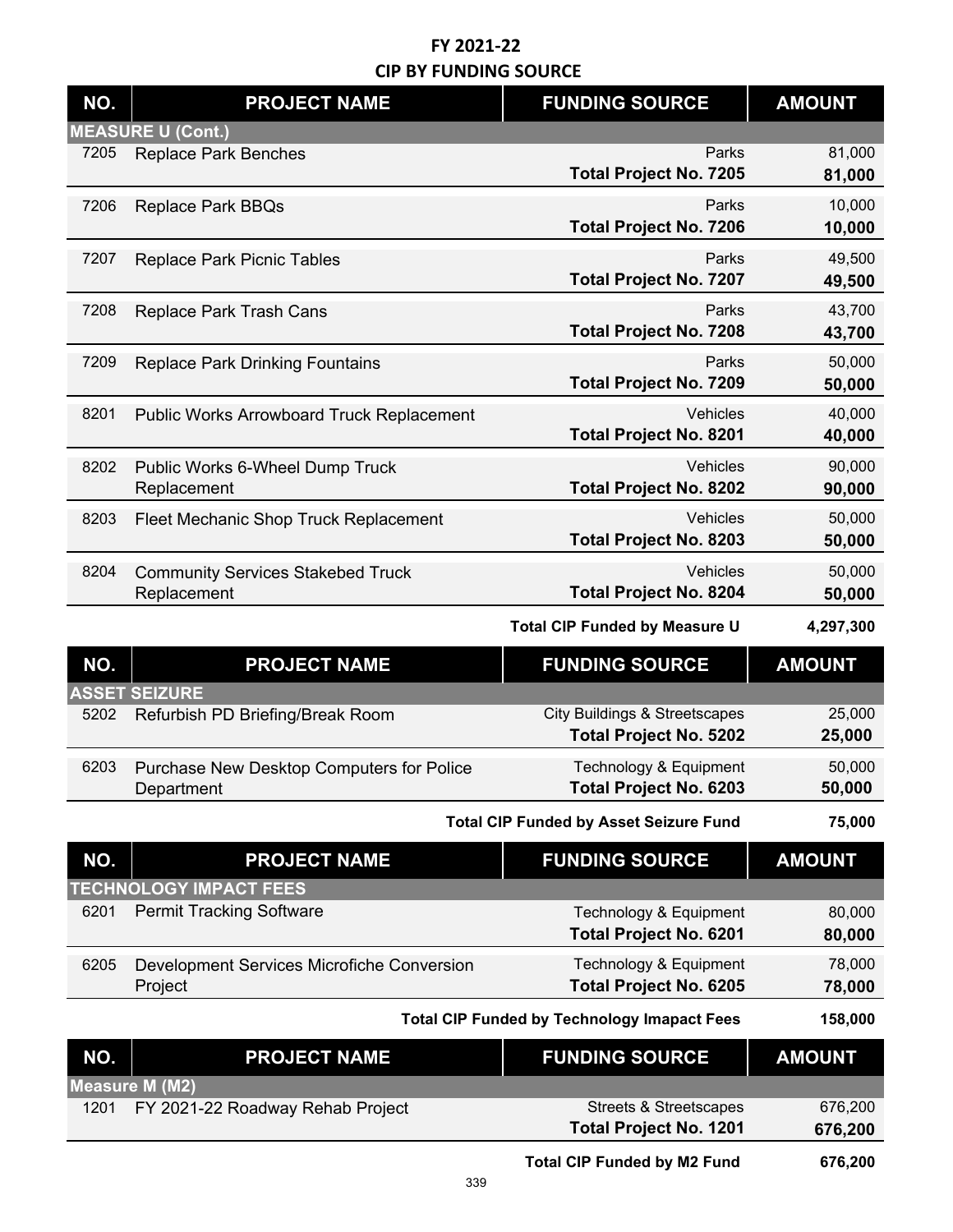| NO.         | <b>PROJECT NAME</b>                                                    | <b>FUNDING SOURCE</b>                                                     | <b>AMOUNT</b>      |
|-------------|------------------------------------------------------------------------|---------------------------------------------------------------------------|--------------------|
|             | <b>MISCELLANEOUS GRANT FUND</b>                                        |                                                                           |                    |
| 5205        | Oberle Gym Floor Resurfacing Project                                   | <b>City Buildings &amp; Streetscapes</b><br><b>Total Project No. 5205</b> | 137,500<br>137,500 |
| 5206        | Pergola replacement for Civic Center                                   | <b>City Buildings &amp; Streetscapes</b><br><b>Total Project No. 5206</b> | 63,000<br>63,000   |
|             |                                                                        | <b>Total CIP Funded by Miscellaneous Grant Fund</b>                       | 200,500            |
| NO.         | <b>PROJECT NAME</b>                                                    | <b>FUNDING SOURCE</b>                                                     | <b>AMOUNT</b>      |
|             | <b>CITY TRAFFIC IMPACT FEES</b>                                        |                                                                           |                    |
| 2201        | <b>Opticom Traffic Signal Preemption Devices - 10</b><br>intersections | <b>Traffic Operations</b><br><b>Total Project No. 2201</b>                | 100,000<br>100,000 |
| 2202        | <b>Traffic Signal Back-Up Batteries</b>                                | <b>Traffic Operations</b><br><b>Total Project No. 2202</b>                | 25,000<br>25,000   |
| 2203        | Rose/Tustin Regional Traffic Signal<br><b>Synchronization Project</b>  | <b>Traffic Operations</b><br><b>Total Project No. 2203</b>                | 50,000<br>50,000   |
|             |                                                                        | <b>Total CIP Funded by City Traffic Impact Fees</b>                       | 175,000            |
| NO.         | <b>PROJECT NAME</b>                                                    | <b>FUNDING SOURCE</b>                                                     | <b>AMOUNT</b>      |
| <b>RMRA</b> |                                                                        |                                                                           |                    |
| 1201        | FY 2021-22 Roadway Rehab Project                                       | <b>Streets &amp; Streetscapes</b>                                         | 272,900            |
|             |                                                                        | <b>Total Project No. 1201</b>                                             | 272,900            |
| 1202        | FY 2021-22 Slurry Seal Project                                         | <b>Streets &amp; Streetscapes</b><br><b>Total Project No. 1202</b>        | 500,000<br>500,000 |
|             |                                                                        | <b>Total CIP Funded by RMRA Fund</b>                                      | 772,900            |
| NO.         | <b>PROJECT NAME</b>                                                    | <b>FUNDING SOURCE</b>                                                     | <b>AMOUNT</b>      |
|             | <b>TOD STREETSCAPE IMPACT FEE</b>                                      |                                                                           |                    |
| 1204        | <b>Crowther Avenue Street Resurfacing Project</b>                      | Streets & Streetscapes<br><b>Total Project No. 1204</b>                   | 120,000<br>120,000 |
| 2204        | <b>Crowther Avenue Parking Lot Landscape</b><br>Improvements           | <b>Traffic Operations</b><br><b>Total Project No. 2204</b>                | 50,000<br>50,000   |
| 9201        | Citywide Wayfinding Signage Program Design                             | <b>Major Studies</b><br><b>Total Project No. 9201</b>                     | 50,000<br>50,000   |
|             |                                                                        | Total CIP Funded by TOD Streetscape Impact Fee                            | 220,000            |
| NO.         | <b>PROJECT NAME</b>                                                    | <b>FUNDING SOURCE</b>                                                     | <b>AMOUNT</b>      |
| <b>AQMD</b> |                                                                        |                                                                           |                    |
| 2203        | Rose/Tustin Regional Traffic Signal<br><b>Synchronization Project</b>  | <b>Traffic Operations</b><br><b>Total Project No. 2203</b>                | 53,000<br>53,000   |
|             |                                                                        | <b>Total CIP Funded by AQMD</b>                                           | 53,000             |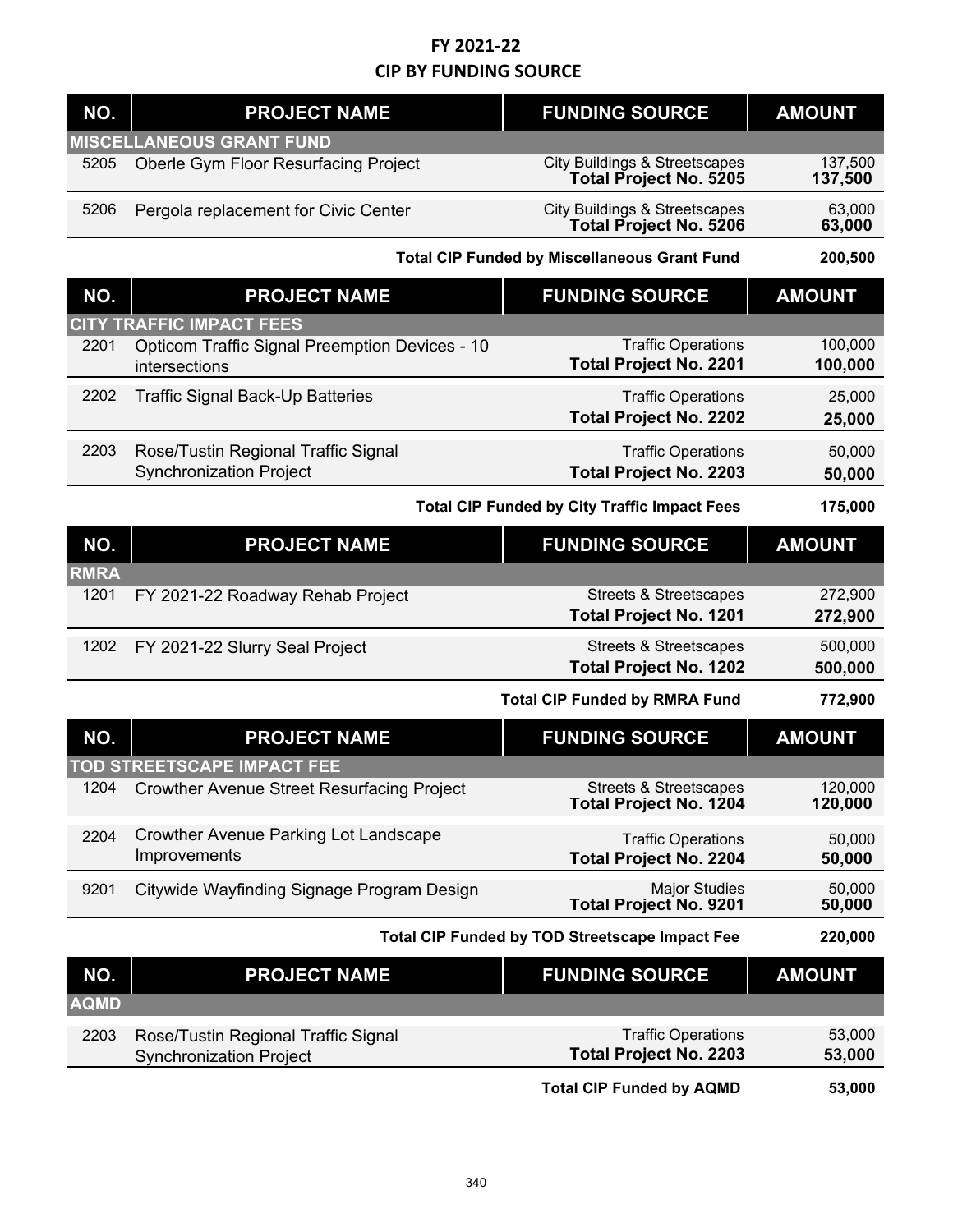| NO.         | <b>PROJECT NAME</b>                                                                 | <b>FUNDING SOURCE</b>                            | <b>AMOUNT</b>      |
|-------------|-------------------------------------------------------------------------------------|--------------------------------------------------|--------------------|
|             | <b>CITY QUIMBY IN LIEU FEE</b>                                                      |                                                  |                    |
| 7202        | Kraemer Park Memorial Fountain and Plaza<br>Restoration and ADA Improvement Project | Parks<br><b>Total Project No. 7202</b>           | 607,500<br>607,500 |
| 7210        | <b>Playground Resurfacing (Various Parks)</b>                                       | Parks<br><b>Total Project No. 7210</b>           | 150,000<br>150,000 |
| 7211        | <b>Tennis Courts Resurfacing</b>                                                    | Parks<br><b>Total Project No. 7211</b>           | 10,000<br>10,000   |
| 7212        | McFadden Pergola Replacement                                                        | Parks<br><b>Total Project No. 7212</b>           | 50,000<br>50,000   |
| 7213        | Koch Picnic Shelter Replacement                                                     | Parks<br><b>Total Project No. 7213</b>           | 100,000<br>100,000 |
| 7214        | Replace Carpet - Backs Building Room 6 & 7                                          | Parks<br><b>Total Project No. 7214</b>           | 10,000<br>10,000   |
|             |                                                                                     | Total CIP Funded by City Quimby In Lieu Fee Fund | 927,500            |
| NO.         | <b>PROJECT NAME</b>                                                                 | <b>FUNDING SOURCE</b>                            | <b>AMOUNT</b>      |
|             | <b>ALL OTHER FUNDING SOURCES</b>                                                    |                                                  |                    |
| <b>CDBG</b> |                                                                                     |                                                  |                    |
| 7201        | Jaycee Parquette Improvement Project                                                | Parks<br><b>Total Project No. 7201</b>           | 141,800<br>141,800 |
|             |                                                                                     | <b>Total CIP Funded by Other Sources</b>         | 141,800            |
|             |                                                                                     | Total FY 2020-21 CIP Budget \$                   | 8,226,600          |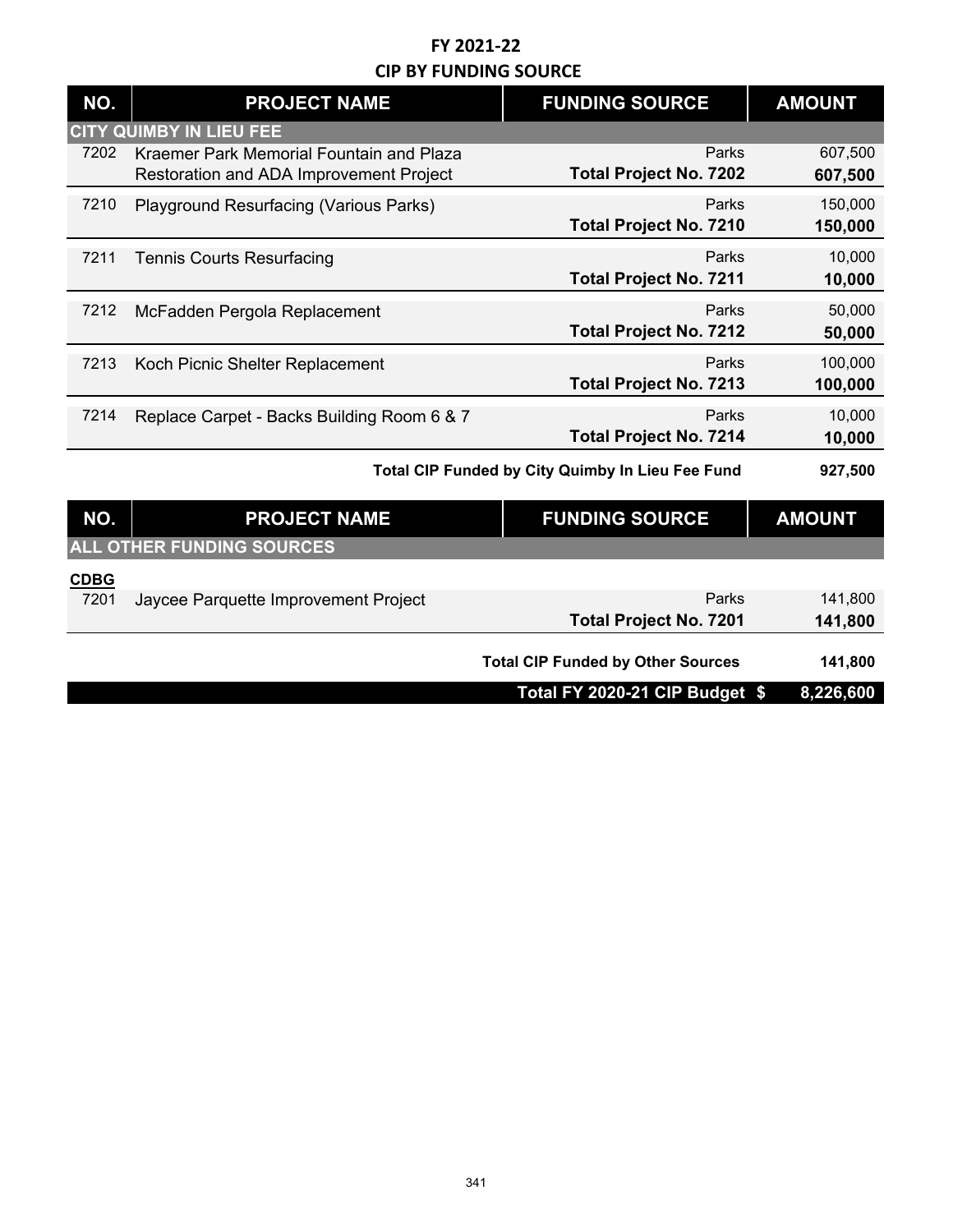# City of Placentia



## Fiscal Years 2021-2026 Capital Improvement Program Budget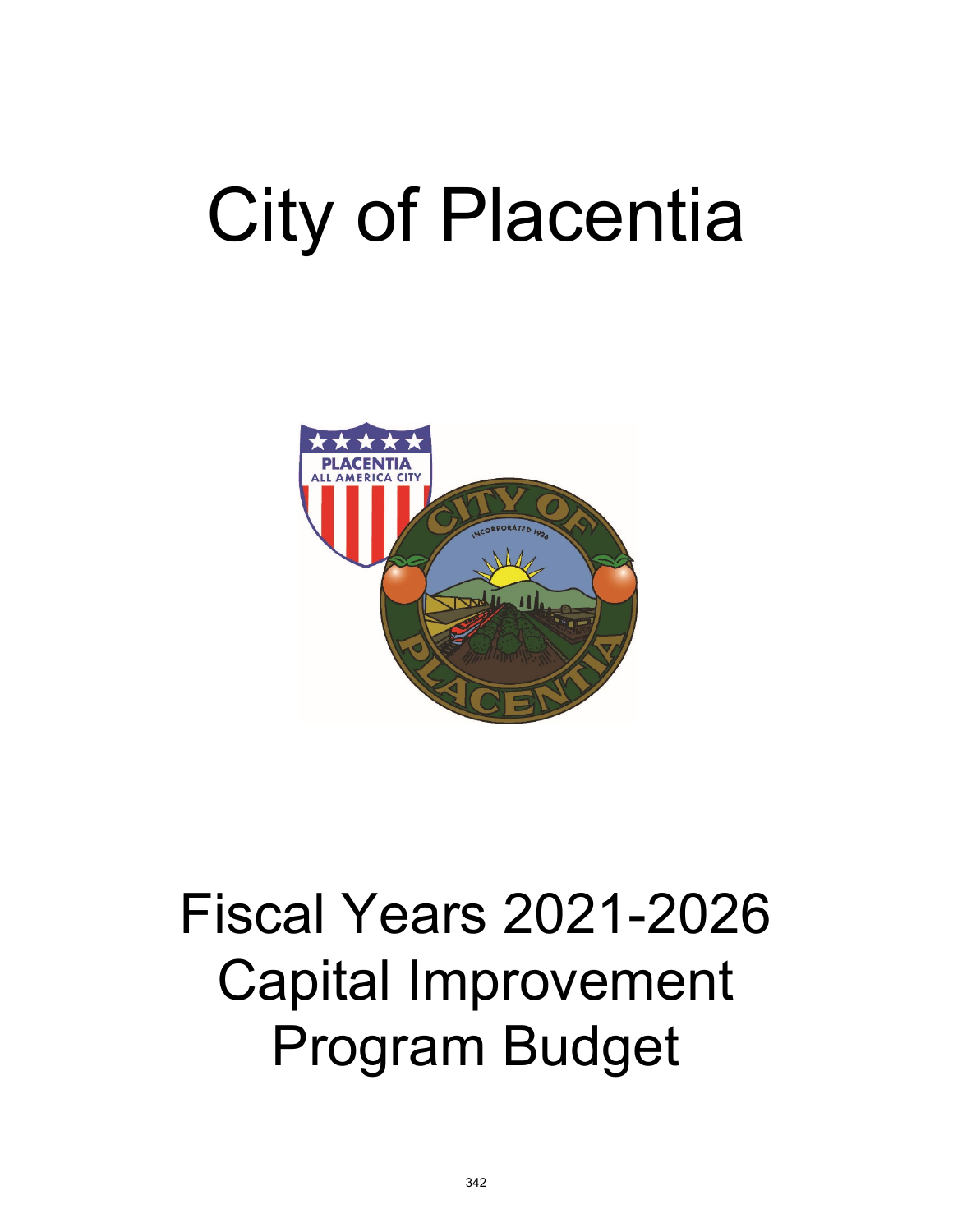#### **FY 2021-26 Unfunded Capital Improvement Projects**

| <b>Streets and Streetscapes</b>        | Citywide Arterial and Residential Street Rehab Projects       | 28,892,374 |
|----------------------------------------|---------------------------------------------------------------|------------|
| <b>Streets and Streetscapes</b>        | Old Town Placentia Streetscape Improve. Project Phase I       | 2,500,000  |
| <b>Streets and Streetscapes</b>        | Old Town Placentia Streetscape Improve. Project Phase II      | 4,500,000  |
| <b>Streets and Streetscapes</b>        | Pedestrian Accessibility Project Phases VIII-X                | 365,000    |
| <b>Traffic Operations</b>              | Richfield/Miraloma & Miraloma/VanBuren Traffic Sgnl. Improve. | 315,000    |
| <b>Traffic Operations</b>              | Placentia/Bastanchury Intersection Improvement                | 126,000    |
| <b>Traffic Operations</b>              | Valencia/Bastanchury Protected Left Turn Signal               | 75,000     |
| <b>Traffic Operations</b>              | <b>Traffic Sign Reflectivity Compliance</b>                   | 300,000    |
| <b>Traffic Operations</b>              | Street Name Sign Compliance                                   | 60,000     |
| <b>Traffic Operations</b>              | <b>Citywide Traffic Signal Repairs</b>                        | 227,000    |
| <b>Traffic Operations</b>              | Citywide Traffic Signal Battery Backup                        | 310,000    |
| <b>Traffic Operations</b>              | Van Buren/Orchard Drive Traffic Signal                        | 170,000    |
| <b>Traffic Operations</b>              | Placentia/Sante Fe Traffic Signal                             | 165,000    |
| <b>Traffic Operations</b>              | Kraemer/Connecticut Way Traffic Signal                        | 235,000    |
| <b>Traffic Operations</b>              | <b>TOD Traffic Mitigation Improvements</b>                    | 1,000,000  |
| Transport. & Parking Facilities        | Old Town Parking Lot Landscape and Lighting Project           | 255,000    |
| Sewer                                  | Master Plan CIP Program                                       | 10,555,000 |
| Sewer                                  | Sewer Vactor Truck Purchase                                   | 450,000    |
| Sewer                                  | Old Town Sewer Rehab Project                                  | 1,000,000  |
| Sewer                                  | <b>TOD Sewer Line Improvement Project</b>                     | 3,200,000  |
| <b>Storm Drain</b>                     | Catch Basin Reconstruction - Citywide                         | 360,000    |
| <b>Storm Drain</b>                     | Primrose Avenue SD Extension                                  | 100,000    |
| <b>Storm Drain</b>                     | Bradford - Madison to Tiger SD Imp.                           | 250,000    |
| <b>Storm Drain</b>                     | Drainage Area A-2 SD Improvements                             | 342,000    |
| <b>Storm Drain</b>                     | Drainage Area A-7 SD Improvements                             | 1,195,000  |
| <b>Storm Drain</b>                     | Drainage Area A-8 SD Improvements                             | 2,080,000  |
| <b>Storm Drain</b>                     | Drainage Area A-9 SD Improvements                             | 400,000    |
| <b>Storm Drain</b>                     | Drainage Area C-1 SD Improvements                             | 1,100,000  |
| City Buildings & Facilities            | <b>Citywide Facility Deferred Maintenance</b>                 | 2,685,053  |
| <b>City Buildings &amp; Facilities</b> | Fire Station #34 Dormitory Improvements                       | 250,000    |
| <b>City Buildings &amp; Facilities</b> | Fire Station #35 Replacement                                  | 6,000,000  |
| <b>City Buildings &amp; Facilities</b> | Fire Station #35 Security Improvements                        | 130,000    |
| <b>City Buildings &amp; Facilities</b> | Replace PD Evidence Building Roof                             | 40,000     |
| Parks                                  | <b>Playground Resurfacing Citywide</b>                        | 60,000     |
| Parks                                  | Park Lighting Upgrades Citywide                               | 363,180    |
| Parks                                  | Tufree Park Drainage and S/W Improv                           | 50,000     |
| Parks                                  | <b>Park Security Cameras</b>                                  | 20,000     |
| Parks                                  | Youth Sports Fields Lighting Improvements                     | 40,000     |
| Parks                                  | Wagner Park Playground Renovation                             | 120,000    |
| Parks                                  | Goldenrod Park Playground Renovation                          | 150,000    |
| Parks                                  | Kraemer Park Lighting Improvements                            | 100,000    |
| Parks                                  | Santa Fe Park Playground Renovation                           | 150,000    |
| Parks                                  | <b>Tuffree Park Tennis Court Renovation</b>                   | 50,000     |
| Parks                                  | Park Parking Lot Renovations                                  | 125,000    |
| Parks                                  | <b>Citywide Park Monument Signs</b>                           | 100,000    |
| Technology                             | <b>Granicus Workflow</b>                                      | 25,000     |
| Technology                             | <b>City Facilities Security Cameras Upgrade</b>               | 50,000     |
| Technology                             | Laserfiche Avante Upgrade                                     | 28,000     |
| Technology                             | SAN Replacement and SAN Switches                              | 72,000     |